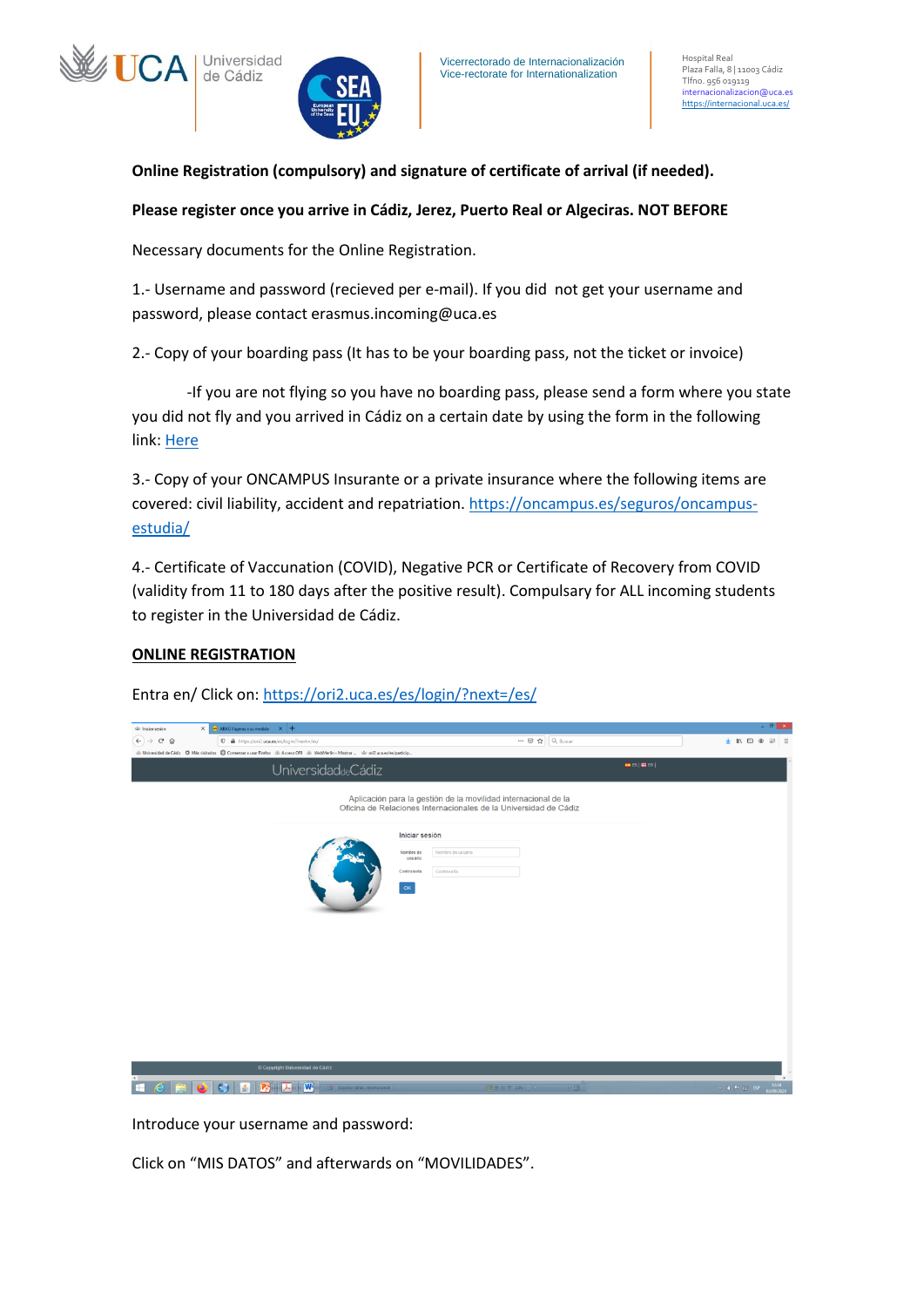

| (C+ Cerrar sesión). es   ## en  <br>Bienvenid<br>UniversidaddeCádiz<br>NICIO CONVOCATORIAS MISDATOS<br>Solicitudes Movilidades<br>Mis Movilidades<br>Mostrar 10 v registros<br>Buscar:<br>Li Fecha de inicio<br>If Fecha de fin<br>$\ $ opciones<br>Convocatoria<br>ERASMUS+ KA103 SMS IN curso 2020-2021 convocatoria 1<br><b>O</b> Detailed<br>22 de Septiembre de 2020<br>28 de Junio de 2021<br>Mostrando registros del 1 al 1 de un total de 1 registros<br>Anterior<br>1 Siguiente<br>Copyright Universidad de Cádiz |  |  |  |
|----------------------------------------------------------------------------------------------------------------------------------------------------------------------------------------------------------------------------------------------------------------------------------------------------------------------------------------------------------------------------------------------------------------------------------------------------------------------------------------------------------------------------|--|--|--|
|                                                                                                                                                                                                                                                                                                                                                                                                                                                                                                                            |  |  |  |
|                                                                                                                                                                                                                                                                                                                                                                                                                                                                                                                            |  |  |  |
|                                                                                                                                                                                                                                                                                                                                                                                                                                                                                                                            |  |  |  |
|                                                                                                                                                                                                                                                                                                                                                                                                                                                                                                                            |  |  |  |
|                                                                                                                                                                                                                                                                                                                                                                                                                                                                                                                            |  |  |  |
|                                                                                                                                                                                                                                                                                                                                                                                                                                                                                                                            |  |  |  |
|                                                                                                                                                                                                                                                                                                                                                                                                                                                                                                                            |  |  |  |
|                                                                                                                                                                                                                                                                                                                                                                                                                                                                                                                            |  |  |  |
|                                                                                                                                                                                                                                                                                                                                                                                                                                                                                                                            |  |  |  |
|                                                                                                                                                                                                                                                                                                                                                                                                                                                                                                                            |  |  |  |
|                                                                                                                                                                                                                                                                                                                                                                                                                                                                                                                            |  |  |  |

Click on the green bottom: "Detalles" and go down to the bottom of the page.

|                                             | Fuentes de Financiación |                     |                                                                                                                                            |          |           |               |
|---------------------------------------------|-------------------------|---------------------|--------------------------------------------------------------------------------------------------------------------------------------------|----------|-----------|---------------|
| No se han definido fuentes de financiación. |                         |                     |                                                                                                                                            |          |           |               |
|                                             |                         |                     |                                                                                                                                            |          |           |               |
| Transferencias                              |                         |                     |                                                                                                                                            |          |           |               |
| ID                                          | Total                   |                     | Realizada                                                                                                                                  |          |           |               |
| <b>Total Recibido</b>                       |                         | $0 \in \Omega$      |                                                                                                                                            |          |           |               |
|                                             |                         |                     |                                                                                                                                            |          |           |               |
|                                             |                         |                     |                                                                                                                                            |          |           |               |
| Condiciones de movilidad                    |                         |                     |                                                                                                                                            |          |           |               |
|                                             |                         |                     | Estas condiciones se refieren a los diferentes hitos que un participante va completando durante el desarrollo de un programa de movilidad. |          |           |               |
| Condición                                   |                         | Fecha de registro   | Fecha de cumplimiento                                                                                                                      | Validado | Documento | Observaciones |
| Carta de aceptación                         |                         | 24 de Junio de 2020 | 24 de Junio de 2020                                                                                                                        | SI       | ٠         |               |
| + Añadir                                    |                         |                     |                                                                                                                                            |          |           |               |
|                                             |                         |                     |                                                                                                                                            |          |           |               |

Click on the green botton "+Añadir"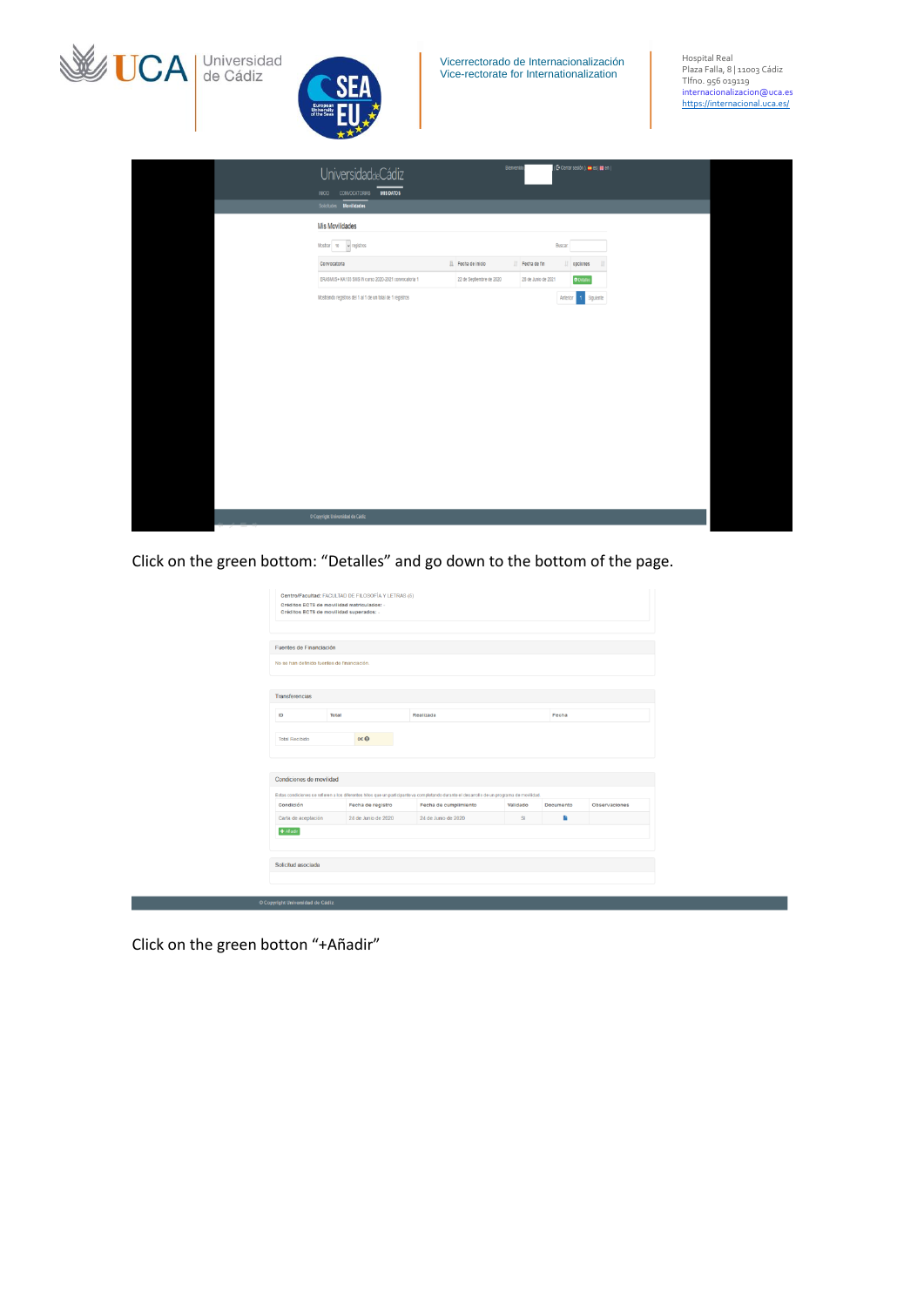| <b>WE UCA</b> Universidad | Vicerrectorado de Internacionalización<br>Vice-rectorate for Internationalization<br>Europea<br>University<br>of the Sea                                                                                                                                                                                               | Hospital Real<br>Plaza Falla, 8   11003 Cádiz<br>Tlfno. 956 019119<br>internacionalizacion@uca.es<br>https://internacional.uca.es/ |
|---------------------------|------------------------------------------------------------------------------------------------------------------------------------------------------------------------------------------------------------------------------------------------------------------------------------------------------------------------|------------------------------------------------------------------------------------------------------------------------------------|
|                           | (C Cerrar sesión). e es (# en )<br>UniversidaddeCádiz<br>INCIO CONVOCATORIAS MISOATOS<br>« Canotar operación y volver a la montidad Añadir condición de movilidad<br>$\overline{\phantom{a}}$<br>Biliete Transporte<br>Condición <sup>®</sup><br>Examinar No se ha seleccionado ningún archivo.<br>Documento<br>Guarta |                                                                                                                                    |
|                           | C Copyright Universidad de Cádiz                                                                                                                                                                                                                                                                                       |                                                                                                                                    |

Please select "Tarjeta de embarque" and click on "examinar" so you can add your boarding pass. Once done, click on "Guardar".

|      | (C Cerrar sesión) e es (# en )<br>Bienvenido<br>UniversidaddeCádiz                                            |
|------|---------------------------------------------------------------------------------------------------------------|
|      | INCIO CONVOCATORIAS MISDATOS                                                                                  |
|      | « Cancelar operación y volver a la movilidad Añadir condición de movillidad                                   |
|      | $\check{\phantom{a}}$<br>Seguro<br>Condición *<br>Examinar No se ha seleccionado ningún archivo.<br>Documento |
|      | Guardan                                                                                                       |
|      |                                                                                                               |
|      |                                                                                                               |
|      |                                                                                                               |
|      |                                                                                                               |
|      |                                                                                                               |
|      |                                                                                                               |
|      |                                                                                                               |
|      |                                                                                                               |
|      |                                                                                                               |
|      |                                                                                                               |
| 2.55 | Copyright Universidad de Cádiz                                                                                |

Same procedure with the "seguro"(insurance) document